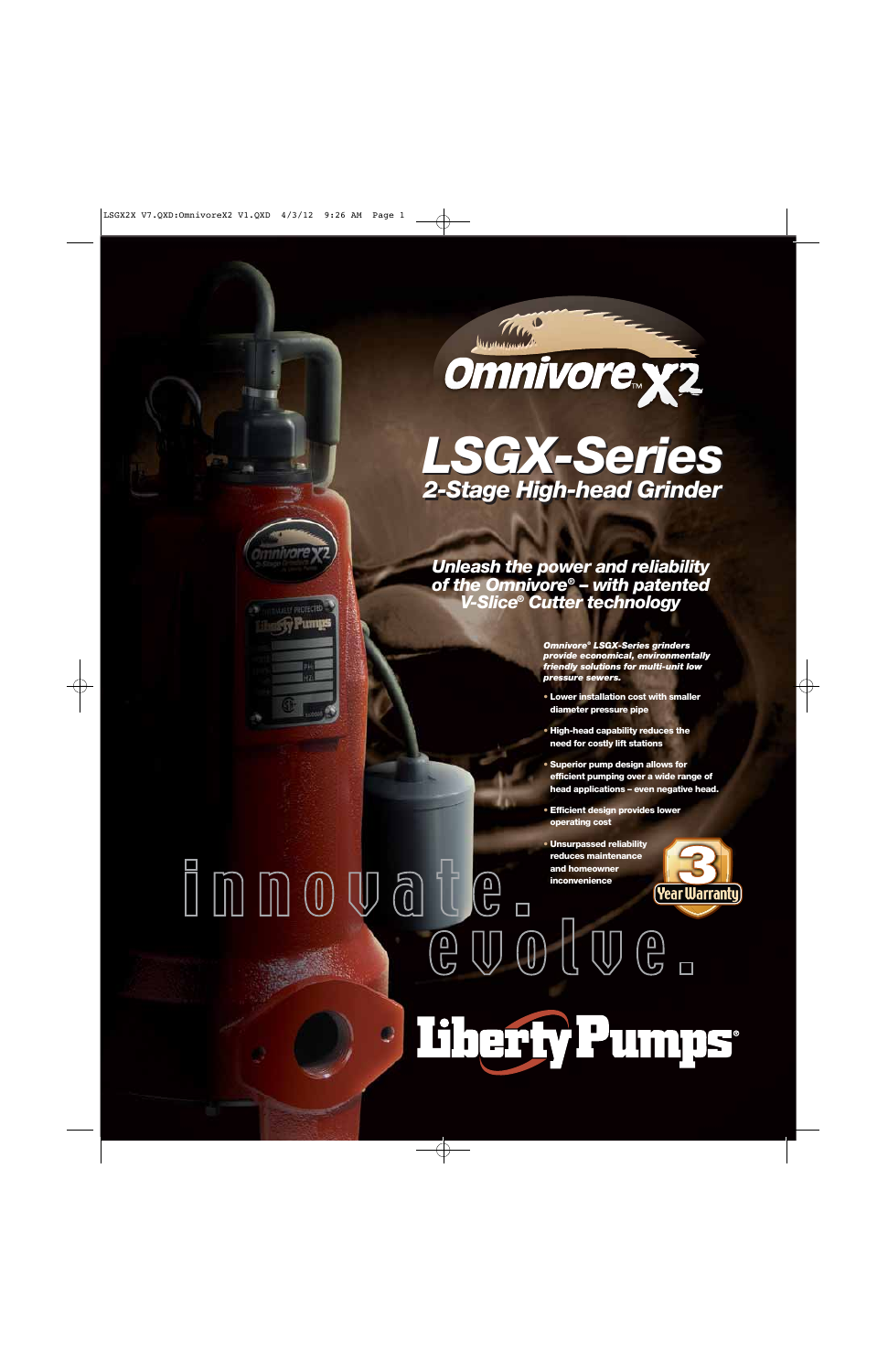

## *The power to build anywhere.*

**Omnivore® LSGX-Series 2-stage grinders provide economical answers for difficult building sites. With proven V-Slice® cutter technology, the Omnivore® macerates sanitary waste into a fine slurry allowing it to be pumped through small diameter pipe — eliminating costly gravity systems with larger pipe and deep trenching. Now, engineers, housing developers and land design planners have the freedom to replace restrictive gravity-style systems with cost-effective, Omnivore® driven low pressure sewers.**

# **LSGX-Series Grinder**

## *The power to meet high-head requirements — now in a centrifugal pump design.*

**With literally thousands of Omnivore® grinders installed across North America, the proven design of Liberty's LSG-Series has been taken to new heights with the new 2-stage LSGX-Series. Now with twin stainless steel impellers driving flow to maximum heads of over 180 feet, the LSGX can be installed in applications where traditional progresssive cavity style pumps have been required. Now get the superior cutting of patented V-Slice® technology with pumping performance that rivals traditional progressive cavity style pumps.**

- **• Better cutting**
- **• No rotor/stator wear**
- **• Same pressure, more flow**
- **• Greater reliability**

## *Patented V-Slice® Technology*

## *Provides in excess of 370,00 cuts per minute*

**Superior cutting system provides improved shredding performance over radial cutters. V-pattern provides up to 108 alternated cuts per revolution. Entire cutting system made of 440 stainless steel hardened to 58 Rc.**

**Recessed cutter bolt eliminates wadding**

**Exclusion cleanout slots and back relief clears debris from under cutter**

U.S. Patent # 7,159,806

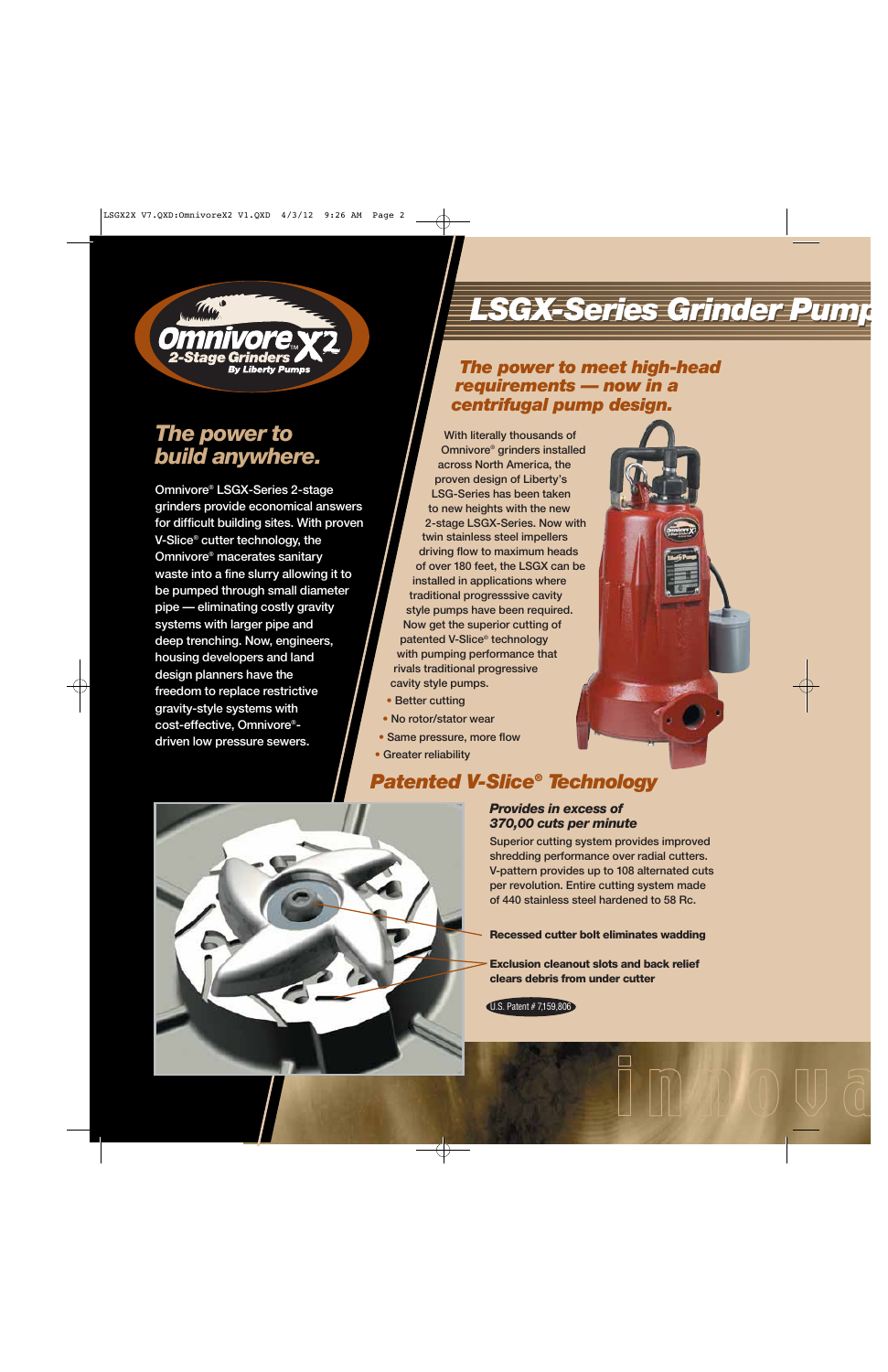# *rinder Pumps rinder Pumps*

## *Robust performance over a wide range of heads.*

**The LSGX-Series curve provides superior flows over a wide range of typical pressures — necessary for multi-unit developments and "large-area" low pressure sewer systems. The 2-stage LSGX-Series now allows installation of a centrifugal design where progressive cavity style pumps have traditionally been installed.**

#### *Omnivore® 2-stage performance curve LSGX-Series 2 hp*





### *Complete Engineered Pump Systems – EPS*

**Liberty Pumps has the ability to design custom systems for your development project. Whether simplex or duplex, you can select from a wide array of basin sizes, discharge heights and control panel options.**

## *Omnivore® Interchangeability*

*You choose — single-stage or 2-stage.* **Not all applications have the same hydraulic requirements. Since both LSG single-stage and LSGX 2-stage grinder pumps use the same platform and guide rail system, the right pump can be chosen for the individual application, depending on your topography. Complete interchangeability is available with the Omnivore® family of grinders. A single-stage Omnivore® can be pulled and directly replaced with a 2-stage, all within the same basin and guide rail setup — providing total flexibility.**

### *Superior Hydraulics*

**Many benefits come with the use of centrifugal impellers instead of positive displacement stators. Many of the maintenance issues are eliminated, such as dry start, clogging and boot failure. Also, centrifugal impellers have the ability of flow control. When multiple units are competing for space in the same sewer main, the centrifugal design enables pumps to seek the optimum flow without accumulating pressure and causing pipe or boot failure.**